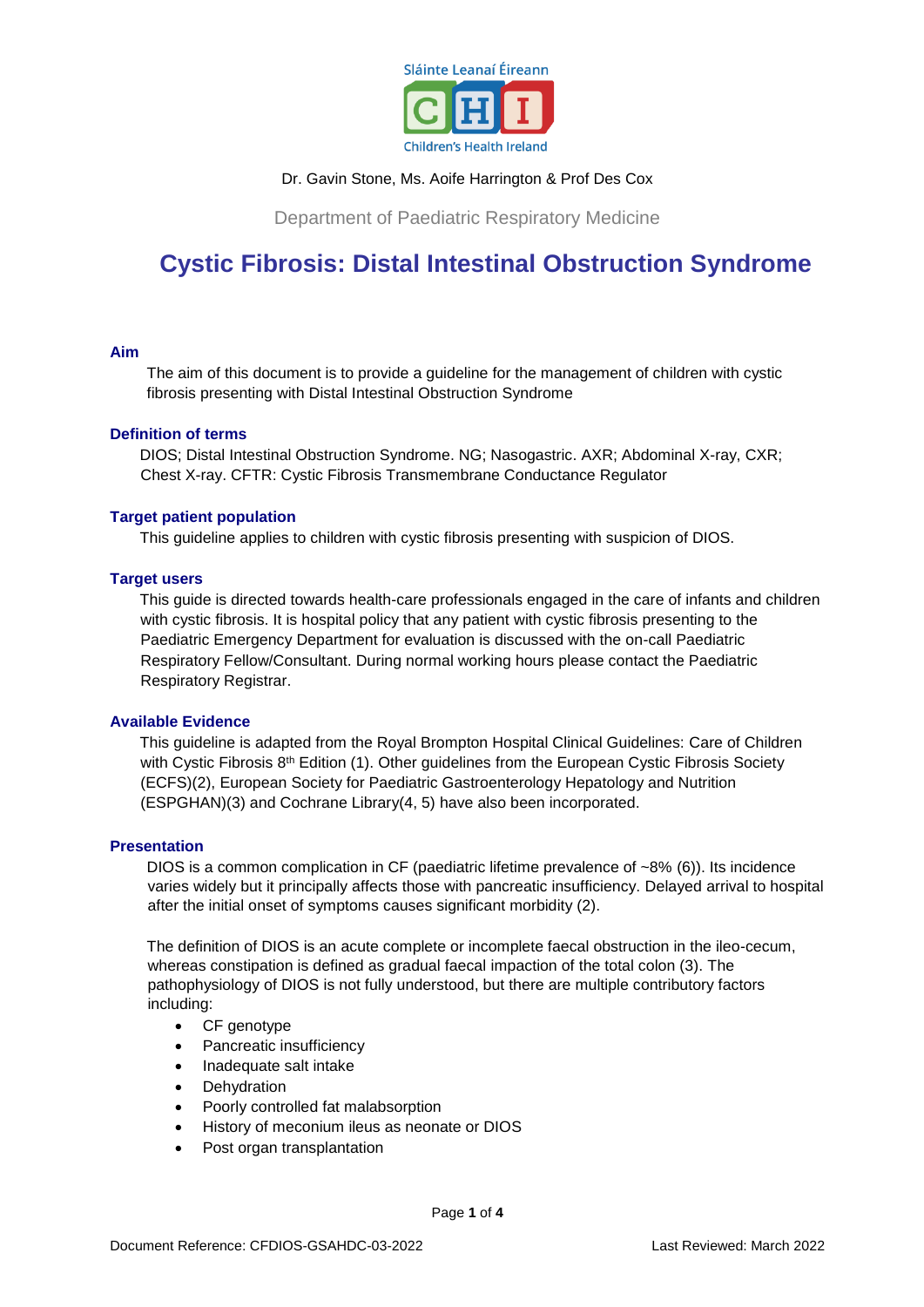

Viscid muco-faeculent material accumulates in the terminal ileum / caecum usually leading to partial obstruction (now called "incomplete or impending" DIOS) with pain often in the right lower quadrant, abdominal fullness and a palpable mass in the right iliac fossa. Children often report having their bowels open as usual, or sometimes diarrhoea (from overflow). Bowel motion history can be inaccurate or misleading.

Important features that increase suspicion of DIOS are:

- Acute periumbilical or right lower quadrant abdominal pain
- Vomiting
- Palpable faecal mass in right lower quadrant
- Previous DIOS

Complete DIOS is when there is total bowel obstruction characterised by abdominal distension, pain (often colicky), fluid levels on AXR and vomiting, usually bilious.

## **Differential Diagnosis**

- Constipation (commonest)
- Adhesions post abdominal surgery
- Appendicitis
- Intussusception
- Volvulus
- Fibrosing colonopathy (extremely rare)
- Biliary tract or gallbladder disease
- Acute pancreatitis
- Urinary tract infection.

Complete DIOS is rare in children, but a surgical opinion should be sought early if there is any doubt about the differential (e.g. risk of adhesions if previous surgery).

#### **Investigations**

A good history and abdominal examination is often sufficient to diagnose DIOS. A plain abdominal x-ray (AXR) may be needed to diagnose DIOS or constipation, radiation dose is up to 20x that of a chest X-ray (CXR) and should be used sparingly. Faecal loading throughout the colon, especially in the right iliac fossa suggest DIOS. Intestinal fluid levels confirm severe DIOS with obstruction; the differential diagnosis of a surgical cause of obstruction must always be considered.

If there if are doubts over the cause of abdominal pain, the following may be helpful:

- WBC, amylase, liver function tests, ESR, CRP.
- Urinalysis
- Abdominal ultrasound.
- Barium / gastrografin® enema by specialist radiologist can diagnose and help treatment at same time

#### **Acute Treatment**

 A stepwise process will always include adequate hydration. For detailed drug information, including doses please see the CHI Formulary.

#### **Incomplete or Impending DIOS – Mild**

1. Ensure;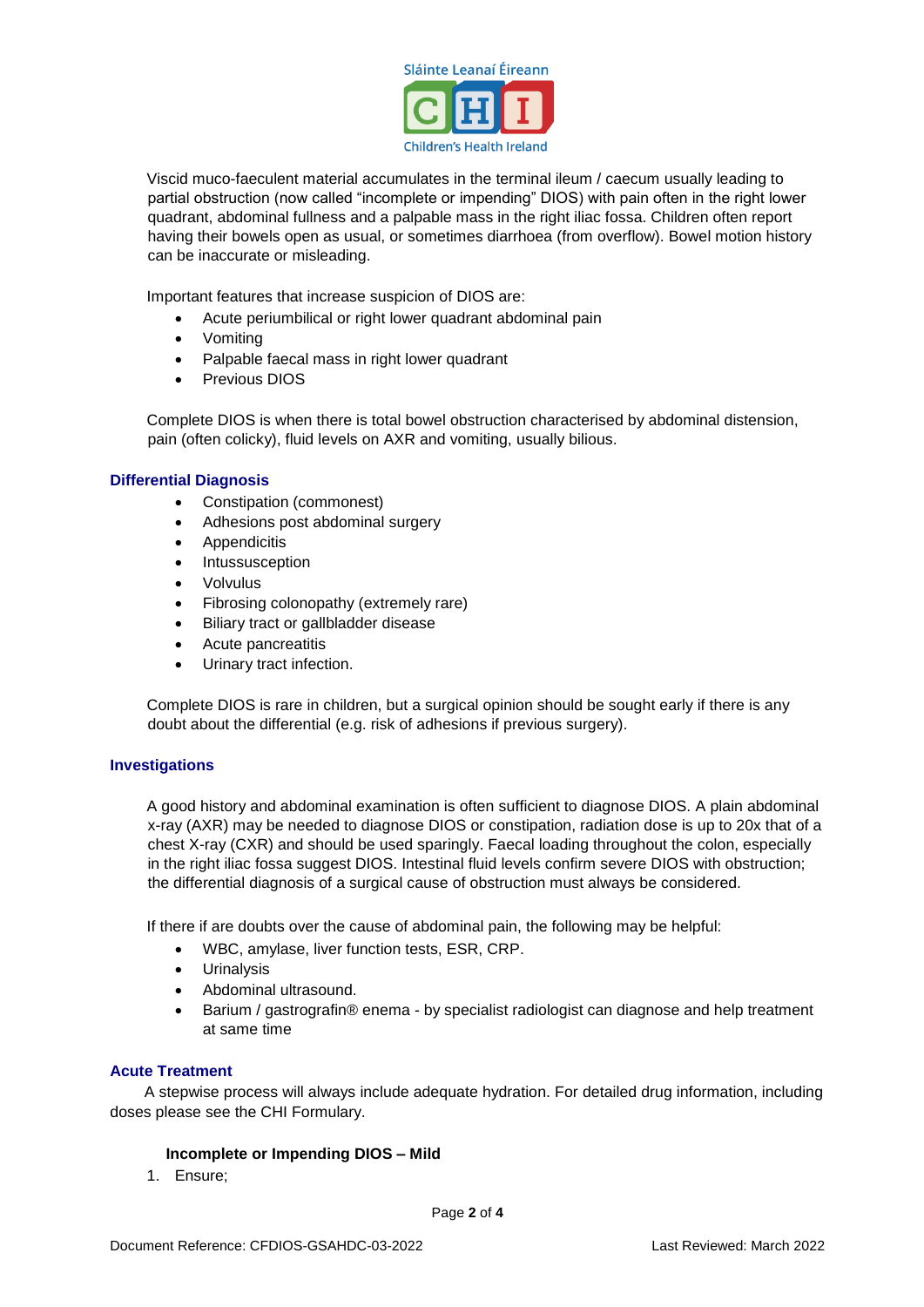

- a. *Rehydration* patient must be well hydrated before and during treatment.
- b. Adequate salt replacement to help terminal ileum absorption of bile acids and correct any bowel CFTR electrolyte imbalance that may be implicated in DIOS.
- c. Pancreatic enzyme replacement therapy is reviewed and adjusted if needed.
- 2. Movicol®/Laxido®(Macrogol)
	- a. Paediatric preparation is used up to 12 years age.
	- b. Doses are age dependent, usually start at 1-2 sachets daily.
- 3. N-acetylcysteine
	- a. A disulphide bond breaker.
	- b. Tastes like rotten eggs
	- c. Available preparations
		- i. 600mg tablet (Can be split or dispersed in water)
		- ii. Intravenous solution (200mg/ml) can be given orally
			- 1. Usually only used in the neonatal setting and should be mixed with water to a concentration of 40mg/ml (orange or blackcurrant juice or cola may be used as diluent to mask the taste).
- 4. Oral gastrografin® (Amidotrizoates)
	- a. Ensure adequate hydration before using gastrografin as it is highly osmotic and can cause hypovolaemia and bowel perforation. Be particularly careful in babies & infants(4).
	- b. Often commenced as an inpatient for first doses and in severe cases when IV fluids are required.
	- c. Use for up to 3 days if no response in first 24 hours but not if symptoms worsen.
	- d. **Contraindicated if complete bowel obstruction**.

## **Incomplete or Impending DIOS – Severe**

For detailed drug information, including doses please see the CHI Formulary.

- 1. Klean-Prep® (Macrogol)
	- a. Admit patient
	- b. Aim is to take solution until *clear fluid is passed per rectum*.
	- c. Do NOT give in the setting of bile stained vomiting.
	- d. Consider giving a single dose domperidone 30 minutes before starting to increase gastric emptying
	- e. For Klean-Prep® dosing please refer to the CHI Formulary.
	- f. NG tube is usually required as volume is so large.
		- i. Occasionally patients will prefer to drink it
		- ii. More palatable when cool. Can be mixed with *clear* fruit cordial
	- g. No food in 2 hours before treatment and during the 4 hours of clean prep to be able to assess for clear fluid being passed PR. If not passing (essentially) clear fluid per rectum a further 4 hours of Kleanprep® treatment can be given
	- h. Beware hypoglycaemia (especially in Cystic Fibrosis Related Diabetes) and electrolyte imbalance.

# **Complete DIOS - Severe**

For detailed drug information, including doses please see the CHI Formulary. If there is obstruction (e.g. bilious vomiting) an NG tube is needed to empty the stomach and

prevent bilious aspiration, and IV fluids are given ('drip and suck'). An early specialist opinion from gastroenterologist or surgeon may be needed, always beware of other causes of bowel obstruction or an acute abdomen.